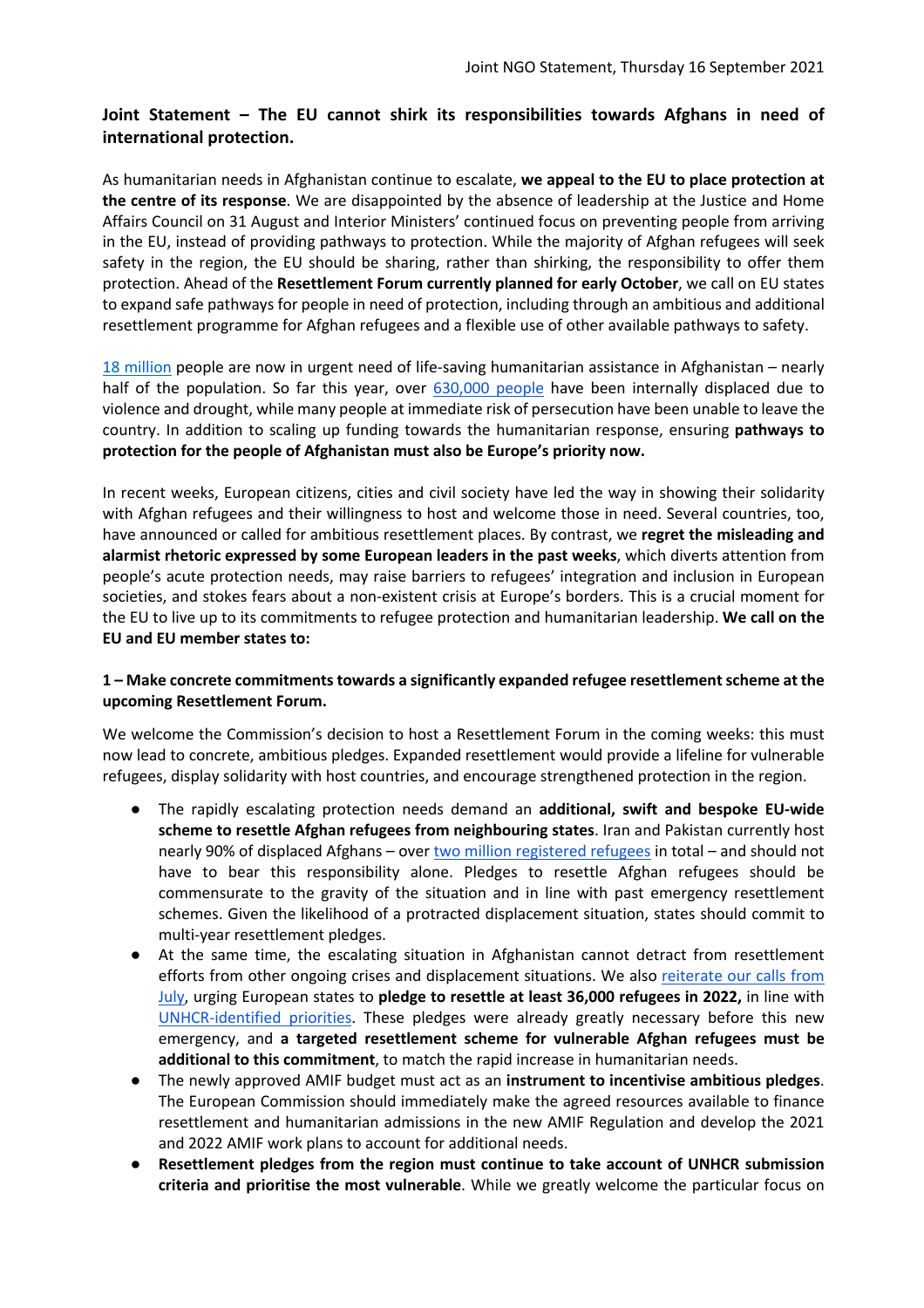women and girls, we note that the urgent protection needs among Afghans are not limited to this group alone. Resettlement should remain based on a protection assessment and UNHCR submission criteria, and target the most vulnerable refugees identified in refugee-hosting countries, while ensuring respect for family unity. Indications that governments want to include Afghan or EU nationals that have been evacuated from Afghanistan within their 2021 annual quota commitments is concerning, while this reduces the already limited number of places that had been committed to.

#### **2 – Leverage all available pathways to secure Afghan refugees' urgent access to protection.**

Beyond expanding refugee resettlement to provide a durable solution to refugees, EU countries should use all available options to immediately bring people in need of protection to safety from Afghanistan and neighbouring states, with predictable and secure protection upon arrival. States should:

- Employ **diplomatic leverage to ensure that evacuations resume and people who wish to leave can do so**, prioritising those who are at particular risk of persecution.
- Expand places for family reunification and complementary pathways, such as humanitarian visas or other mainstream visa programmes available under national law, while ensuring that they do not replace the scarce existing legal pathways, and that **these remain additional to resettlement quotas for refugees in situations of particular vulnerability.**
- Significantly **scale up the capacity of embassies or consulates** in countries neighbouring Afghanistan to process family reunification applications and issue humanitarian visas; and apply procedural flexibility including through innovative approaches such as remote interviews.
- **Widen the scope of family members eligible for family reunification**, including through broadening the definition of the nuclear family; enable Afghans in Europe to sponsor their family members in Afghanistan, regardless of the type of protection status granted; ease evidential requirements, such as provision of documents that may be impossible for people to acquire at this time; and ensure information is easily accessible to people.
- Act on expressions of support from individuals, groups, faith-based organisations, diaspora organisations, municipalities and cities, and universities to welcome Afghan refugees by setting up and expanding **opportunities for community sponsorship and humanitarian corridors**.
- Encourage universities, employers, and others to set up and **expand student scholarship schemes or work visas** that cover Afghans, and, where applicants have been identified, ease administrative requirements and swiftly issue relevant visas.

# **3 – Uphold access to a fair and full asylum process for Afghan and other nationals in Europe, while supporting their inclusion, integration, and participation in society.**

Expanded pathways to protection cannot in any way replace the right to asylum for those arriving in Europe through other means. EU member states must ensure that people have access to fair and efficient asylum procedures within the EU's territory, including adequate reception conditions. The Refugee Convention and the principle of non-refoulement must be fully respected.

- Immigration offices and courts must ensure up-to-date country information is used in asylum processes, reflecting the latest security situation in Afghanistan in particular. **All rejected asylum cases of Afghan nationals must be urgently reviewed** – as well as related detention decisions – in light of the dramatically changing situation in the country.
- **Deportations of Afghans to the region must be formally suspended**, in line with the recent UNHCR advisory against forced returns. Deportations should also halt to states where there is a risk of onward deportation to Afghanistan, in violation of the principle of non-refoulement. Alternatives to deportation must be considered, including the provision of legal status and the right to remain. Afghan asylum seekers in EU territory must not be left in limbo.